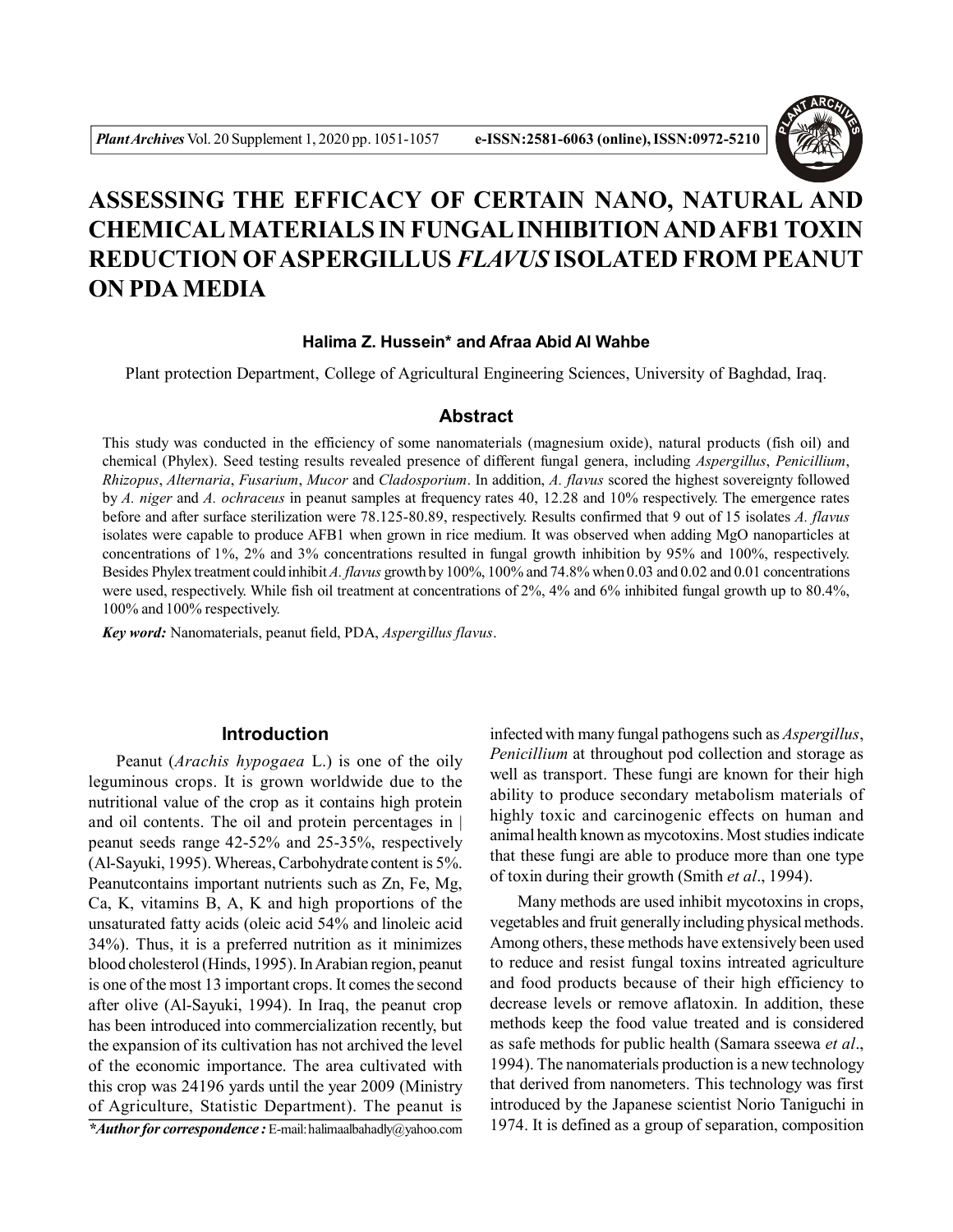and integration of materials at level of atoms and molecules (Cortez and others, 2411). Nanotechnology enables to control of the material or their dimensions smaller than 100 nm by madding, observing and measuring of the properties (Lie *et al.*, 2006, Al-Hoshan *et al.*, 2007). The modern studies confirmed that the halogenated MgO nps nanomaterials particles have a strong effect on the microorganism as they affect cellular membranes prop and their food transported properties (Jin, 2011). A number of studies and applications on the MgO nps nanomaterials particles as an adsorption agent and the destruction of toxic chemicals were performed (Lange and Obendoef, 2012). Al-Qaysi (2015) proved the high efficiency of the importer and local MgO nps nanomaterials particles when inhibited *A. flavus* growth by 100% in stored corn seeds, as well as the highest efficiency to reduce Aflatoxin B1 compared to the a microbic magnesium oxide.

As for the chemical methods, a number of these methods has been tested for their ability to destroy and remove the mycotoxins especially the aflatoxins. Chemical substances tested include acids, alkaline, gases, aldehyde and others (Phillips *et al*., 1994, Scott, 1998). The Phylex material, which is a commercial liquid product, produced by the Selko company (Netherlands), contains a group of acids: propionic acid, formic acid, lactic acid, orthophosphoric acid, citric acid, sorbic acid and other materials such as evaporation preventive materials, publisher materials, water and ammonia, were used and their ability to decompose mycotoxin as well as application of biological methods such as species of bacteria *Flavobacterium aurantiacum* has been proven (D'souza and Brachett, 2001).

The use of bread yeast *Saccharomyces cerevisiae* could reduce more than 15% from aflatoxin type B1 when added to poultry feeds (Abdolamir-Allameh *et al.*, 2011). The essential oils mode of action against fungi can be in two way either a fungi static, which stops the growth of fungus or a fungicidal (Sharma *et al*., 2009) or use the fish oil (Eureka) which is a commercial product.

Therefore, the study aimed to test the efficiency of three concentrations of materials (Phylex, fish oil and MgO nanomaterials) to inhibit the isolation growth that production of the aflatoxinB1 *in vitro*.

#### **Materials and Methods**

The peanut samples were collected from local markets in Baghdad province (Al-Shurjeh, New Baghdad, Al-Kadhimiya, Al-Baya'a, Al-Saydiya, and Palestine Street). The fungi complex contaminating peanut was isolated and diagnosed by diluted method and dilution plate count to identify growing fungi (Andres, 1992).

Abbot 94 ml of sterile saline solution with 85% concentration 85% was added to 10g of each peanut sample and well-agitated for two minutes to obtain the first dilution at  $10^{-1}$ . The dilution serial ( $10^{-1}$  to  $10^{-3}$ ) was prepared into 9 ml of sterile saline solution and wellagitated for each dilution. One ml of each dilution was transferred into Petri dishes under sterile laboratory condition. After that 20 ml from prepared PDA was poured into plates then incubated at temperature 28°C for 5 to 7 days.

The rate frequency of accompanied fungi of laboratory samples was calculated according to the following equation:

 $\% = \frac{1}{T}$   $\frac{1}{T}$   $\frac{1}{T}$   $\frac{1}{T}$   $\frac{1}{T}$   $\frac{1}{T}$   $\frac{1}{T}$   $\frac{1}{T}$   $\frac{1}{T}$   $\frac{1}{T}$   $\frac{1}{T}$ *Totalisolatednumebr Theisolated funginumber Frequency*

\*Using rice media for growing *A. flavus* isolates.

The rice medium was used to develop *A. flavus* isolates and production of the aflatoxin B1 according to method West *et al.,* (1973).

#### **Extract aflatoxin B1 from rice medium**

The weight of 25 grams of dried peanut samples was ground and placed a 250 ml capacity flask then 25 ml of methanol and chloroform was added. After that the mixture was shacked for 60 minutes for homogenizing. The mixture was filtered through Whatman 2 filter paper, then 25 ml of methanol 90% was added and separated by separator funnel. Transfer the supernatant was transferred into separator funnel and 25 ml hexane and 25 ml methanol 90% was added and separated with separator funnel. The lower layer containing methanol was dried by water bath and collected. The sample was mixed with chloroform and distilled water 25:25 ml in separator funnel and washed twice with distilled water. After agitating, the mixture in the funnel was left until the two layers separated (The upper layer was discarded). The lower layer (chloroform) was passed through the filter paper which contains 10 gm of  $\text{Na}_2\text{SO}_3$ . The supernatant was taken and dried in a water bath then 3 ml of Asto natural as an appropriate solvent (AOAC, 2005) was added.

# **Detection of AFB1 using thin layer chromatography (TLC)**

The dry extract of the samples of which the aflatoxin was extracted using 1 ml of chloroform and well-agitating, to ensure dissolving. Five µl of the sample was transferred by a micro-syringe spotted onto a TLC at 2 and 1.5 cm distances from the lower and lateral edges 1.5cm of plate, respectively. Similarly, the standard toxin was spotted. The spots were dried and TLC plate was placed into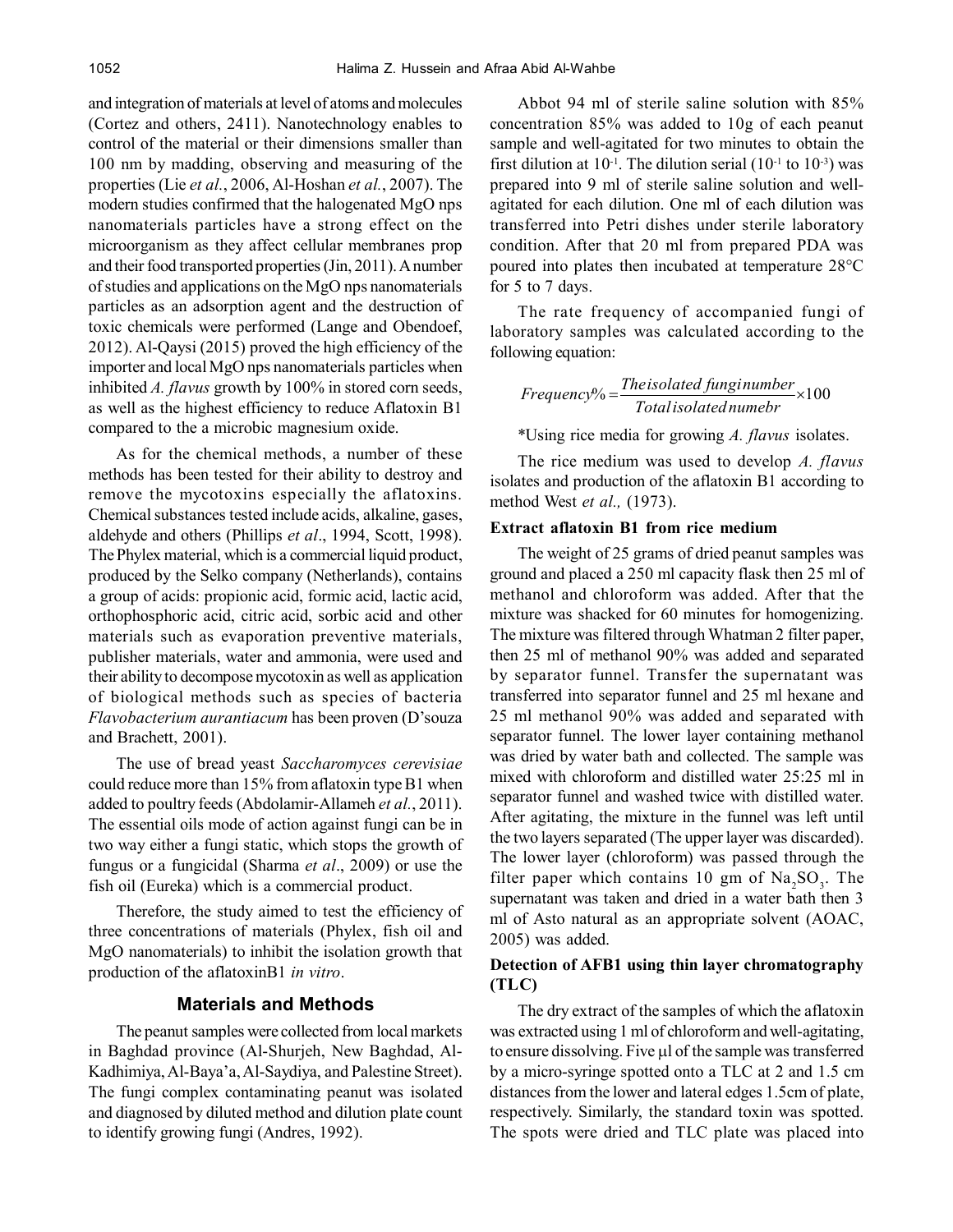TLC chamber containing separation solutions (consist of chloroform-methanol (97-3) and mixed well). When the separated solution was at 2cmdistance of the upper edge of TLC plate, the plate was removed and left to air dry. Spots were exanimate under UV light at 365 nm wavelength and observed color illumination and the RF value were identified and the illumination intensity was compared to the resulting spot of the standard the aflatoxin B1 (Cocker *et al*., 1984, Alrawi and Hussein, 2017).

Estimating of AFB1 using High Performance Liquid Chromatography (HPLC): The HPLC instrument model Sykam, (Germany) showed in scheme (1) was used to separate and quantify aflatoxin B1 (Holler, 2007).

Testing the efficiency of MgO nano materials, Phylex and Eureka to inhibit the growth of *Aspergillus flavus* on PDA medium *in vitro*:

1. MgO nanomaterials in the medium of PDA: Three MgO nanomaterial concentrations MgO (1, 2 and 3 g per 100 ml PDA medium after sterilization) were tested to find out the best concentration that would inhibit the growth of *A. flavus* isolate of the most aflatoxin B1 productive on. Each concentration was poured into 9 cm plates and cultivated with the highest aflatoxin B1 productive fungal isolate and incubated in at 27°C. Data was collected (3, 5, 7) days after incubation and compared to control by measuring the fungal growth of *A. flavus*.

2. Fish oil (eureka) with PDA medium: Three oil concentrations (2, 4 and 6 ml per 100 ml of PDA after sterilization) were tested to find out the best concentration that inhibits the mycelium growth of *A. flavus*. Fish oil-PDA mixtures were poured into 9 cm capacity plates and cultured with highest aflatoxin B productive isolate and incubated at 27°C. Seven days later, Data was collected and compared to control through measuring the fungal growth of *A. flavus*. The diameters of colony growth were measured every two days until the control plate was fully occupied. The inhibition rate was calculated according to the following equation:

Inhibition =  $\frac{Diameter \, mean \, of \, controller \, Diameter \, mean \, of \, treated \, colony}{2} \times 100$ *Diametermeanof controlcolony*

| Table 1: Percentages of fungi associated with peanut. |  |  |  |  |
|-------------------------------------------------------|--|--|--|--|
|-------------------------------------------------------|--|--|--|--|

| No. | Fungi       | Incidence % |
|-----|-------------|-------------|
|     | Aspergillus | 78.125      |
|     | Penicillium | 46.875      |
| 2   | Alternaria  | 6.25        |
|     | Rhizopus    | 51.625      |
|     | Fusarium    | 28.125      |
|     | Rhodotorula | 9.375       |
|     | Mucor       | 3.125       |



**Fig. 1:** Standard compound curve for aflatoxin type (B1).

#### **Preparation of standard solutions**

The amount of aflatoxin type B1 was calculated by using High Performance Liquid Chromatography (HPLC) according to the mentioned operational program mentioned below and through the application of straight line equations that have been obtained from standard compounds curves shown in fig. 1:

Mobile phase:  $H<sub>2</sub>O$ :  $CH<sub>2</sub>CN$  (60:40) Flow rate: ml/min 1 Detector: UV 365 NM Column: ODS Size Injection: 100 µl

# **Results and Discussion**

**Isolation and diagnosis of fungi associated with peanut**

The isolation and diagnosis results of peanut samples, randomly collected from different area in Baghdad, showed presence of the following fungi genera: *Aspergillus*, *Penicillium*, *Rhizopus*, *Alternaria*, *Fusarium* and *Mucor*. Similar to Bruand and Rowsell (2001) findings, species of the fungus *Aspergillus* namely, *A. flavus*, A*. niger* and *A. parasiticus* were the highest incidence percent in samples.

The incidence percent of *Aspergillus* was 78.125% and the *A. flavus* was the most frequent species then *A. niger* and *A. ochraceus* when scored 44%, 28.6 and 8.3%, respectively (Table 1 and 2). Similar results were indicated by Al-Haiti (1977) and Hussein (2000) the high *A. flavus* dominancy in grain stores.

**Table 2:** Frequency percentages of *Aspergillus*species.

| ŃО. | Fungi        | Incidence % |
|-----|--------------|-------------|
|     | A.flavus     |             |
|     | A.niger      | 27.6        |
|     | A. ochracuse |             |
|     | A.terveuse   |             |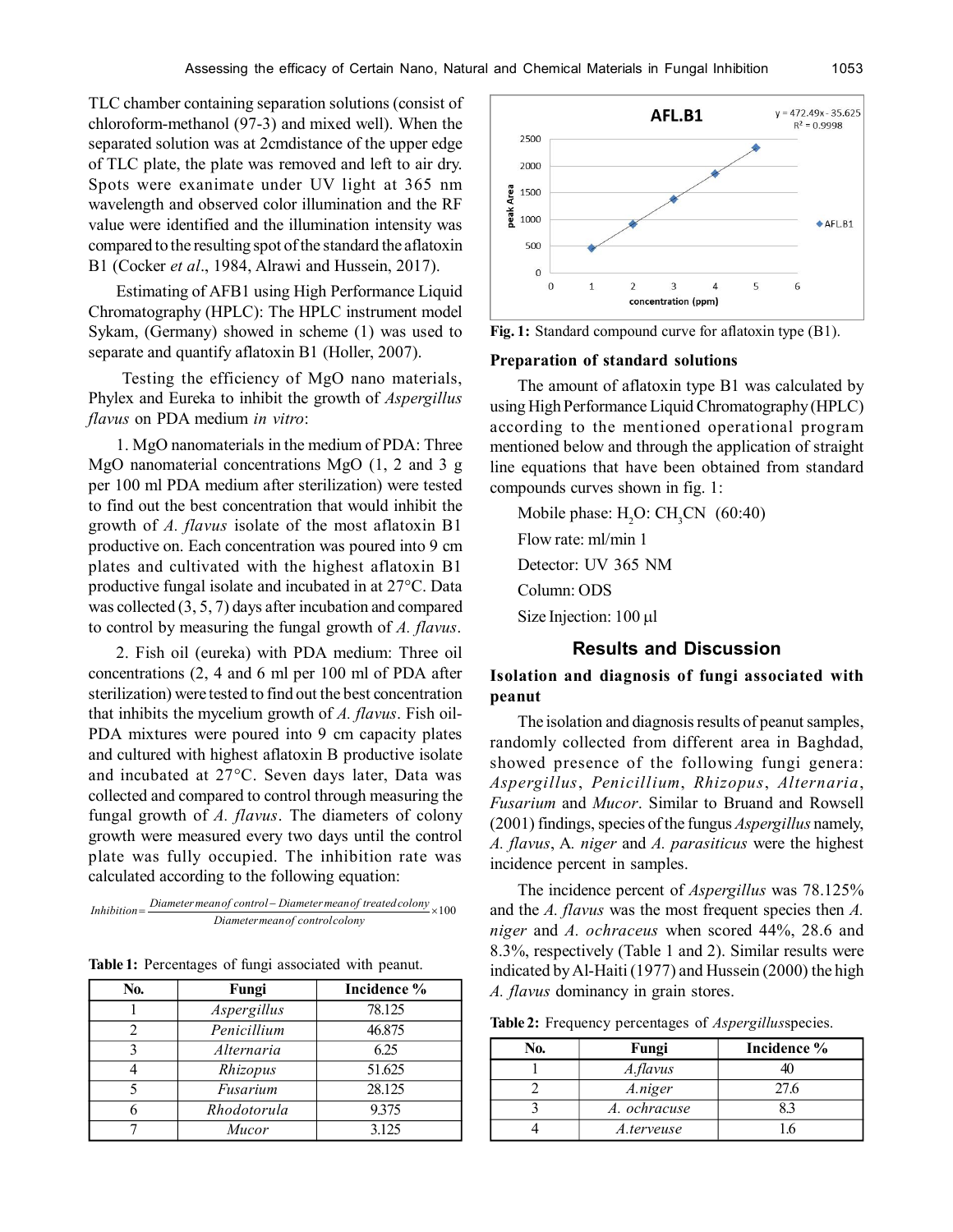

**Fig. 2:** HPLC of 12 samples and standard compound for aflatoxin B1 (St.).

The reason behind the high dominancy of *Aspergillus* was its ability to grow in the wide thermal range with allow moisture content during harvesting or in grain stores (Al-Saadi, 2000). **Table 3:** Concentrations of Aflatoxin B1 in peanut samples.

**Quantifying aflatoxin B1 production of** *A. flavus* **isolates using thin layer chromatography (TLC) and High-Performance Liquid Chromatography (HPLC)**



**Fig. 3:** Shows the Phylex activity in the inhibition of *A. flavus* on PDA medium.

|                |                               | <b>Aflatoxin B1</b> |
|----------------|-------------------------------|---------------------|
| No.            | <b>Samples</b>                | concentrations      |
|                |                               | µg/gm (ppb)         |
| 1              | Al-Saidia (Al-Alam district)  | 10                  |
| $\overline{c}$ | Al-Saidia (commercial street) | 10                  |
| $\overline{3}$ | Al-Sinak                      | 10                  |
| $\overline{4}$ | Al-Kadhimya                   | 0                   |
| 5              | Al-Mashtal                    | 20                  |
| 6              | Al-Otaeffia                   | $\boldsymbol{0}$    |
| 7              | Jamella                       | $\theta$            |
| 8              | Al-Doora                      | 104                 |
| 9              | Palestine street              | 10                  |
| 10             | New Baghdad                   | 10                  |
| 11             | Al-Zaafaranya                 | 100                 |
| 12             | Al-Shorja                     | 110                 |
| 13             | Al-Mashtal                    | 20                  |
| 14             | Al-Jameea district            | 10                  |
| 15             | Abu Graib                     | 20                  |
| 16             | Al-Baeaa                      | 10                  |
| 17             | Al-Shawaka                    | $\theta$            |
| 18             | Al-Ameria                     | $\theta$            |
| 19             | Abu Al-Jaber                  | 10                  |
| 20             | Al-Karada                     | $\overline{0}$      |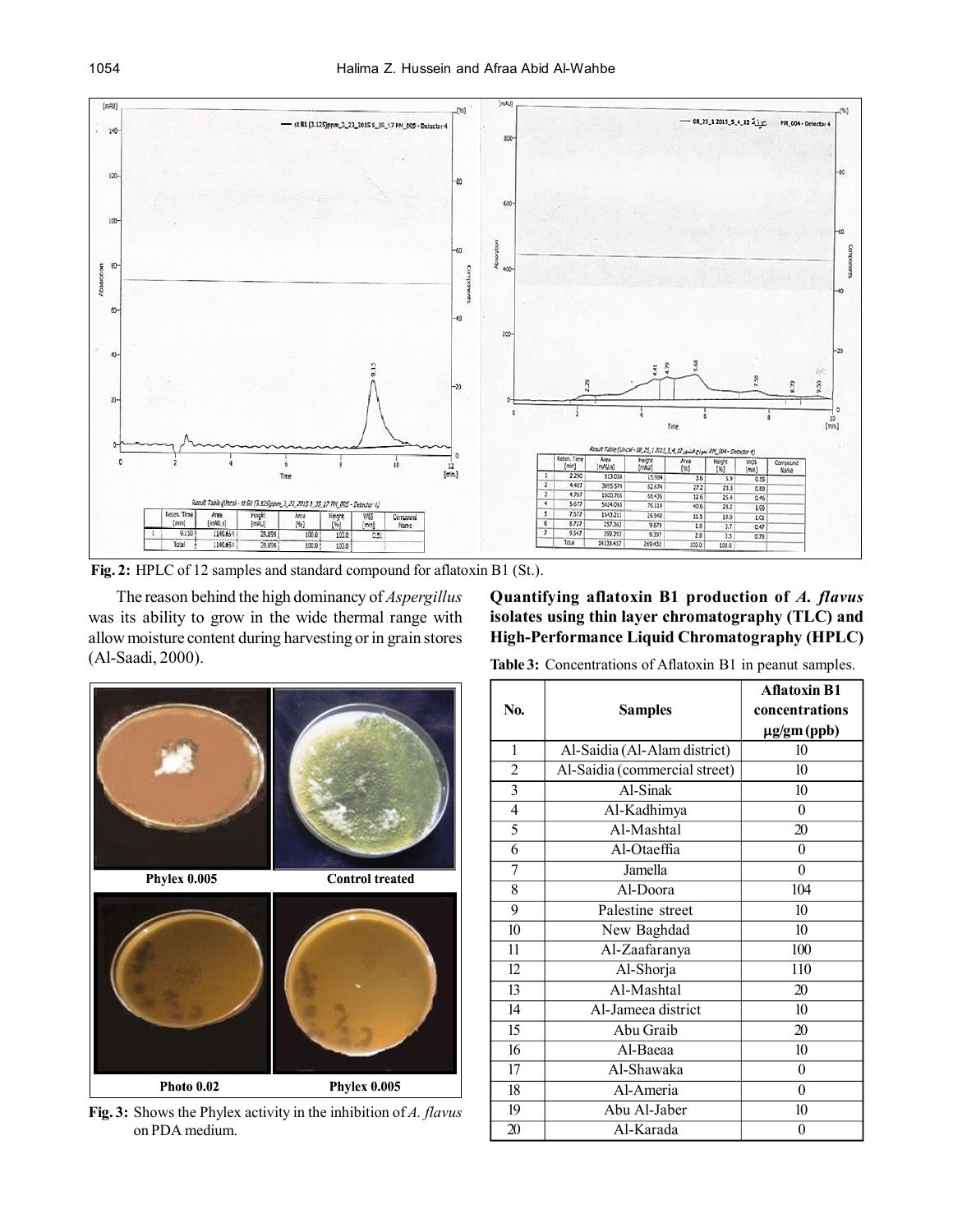|                        |                    | <b>Concentration</b> | <b>Inhibition</b> |
|------------------------|--------------------|----------------------|-------------------|
|                        | No. Treatment      | $\frac{6}{9}$        | percentage %      |
|                        |                    | 0.1                  | 74.8              |
| Phylex<br>1            |                    | 0.2                  | 100               |
|                        |                    | 0.3                  | 100               |
|                        |                    |                      | 95                |
| 2<br>MgO nanoparticles |                    | 2                    | 100               |
|                        | 3                  | 100                  |                   |
|                        |                    | $\overline{2}$       | 84.4              |
| 3                      | fish oil           |                      | 100               |
|                        |                    | 6                    | 100               |
| 4                      | LSD for comparison |                      |                   |

**Table 4:** The different concentrations of fish oil, Phylex and MgO nanoparticles inhibitory activities against *A. flavus* growth on the PDA medium.

TLC results of showed different aflatoxin B1 production of *A. flavus* fungus isolates isolated from peanut seeds based on illumination intensity. The reason for the difference in mycotoxin quantities produced by the isolates could be attributed to the experimental condition, the type of the separation system as well as the plates used for analyzing and genetic variation for the isolates produced mycotoxin (Reddy *et al.,* 2009). The presence of the mycotoxin was confirmed by HPLC when compared to the standard compound (Fig. 2) and the quantification of the mycotoxin concentration in the samples that contain aflatoxin B1. The results showed high variation in the concentrations (Table 3). Among others, Al-Shorja sample scored the highest concentration value (110 ppm).



**Fig. 4:** Shows the MgO nanoparticles activity in the inhibition of *A. flavus* on PDA medium.

# **The Phylex inhibition activity against** *Aspergillus* **growth on PDA medium**

The results shown in table 4, confirmed the high efficiency of Phylex added into the PDA medium on the inhibit *A. flavus* growth. The concentrations 0.2 and 0.3% caused 100% inhibition, whereas the percentage of inhibition was 74.8% at 0.1%, concentration. These results resembled to what Al-Heeti (1977) found that the bro-sil which contains 99% of the propionic acid inhibited fungi that infecting yellow-corn in up to 100%. In addition, acidic compounds were applied to inhibit fungal growth. Citric and lactic acids were used against *A. parasiticus* in wheat bread at 0.5% concentration 0.75%, respectively to prevent fungus growth and aflatoxin production. Abdul-Hamid (2000) found that the application of propionic acid at 0.2% concentration could inhibit fungal growth by 40- 80% on daily basis. Jaber and Al-Salahy 2005 and IFST (2006) confirmed the effectiveness of a number of acids to inhibit many species of fungi that infecting grain in stores.

# **The MgO nanoparticles inhibitory activity against** *Aspergillus* **on PDA medium**

The results in table 4, showed the inhibitory activity of MgO nanoparticles against *A. flavus* at 2% and 3% concentrations. The percentage of fungus growth inhibition on PDA was 100%, at 1% concentration of 1% with inhibition percentage up to 95% (Fig. 4). These results resembled number of studies pointed to the high inhibitory efficacy of MgO Nps against plant pathogens (Rico *et al*., 2011, Mohendra *et al.*, 2012, Abdul-Hasan



**Fig. 5:** Test of the efficacy of different concentrations from fish oil, Phylex and MgO nanoparticles on inhibition the growth of *A. flavus* on the PDA medium.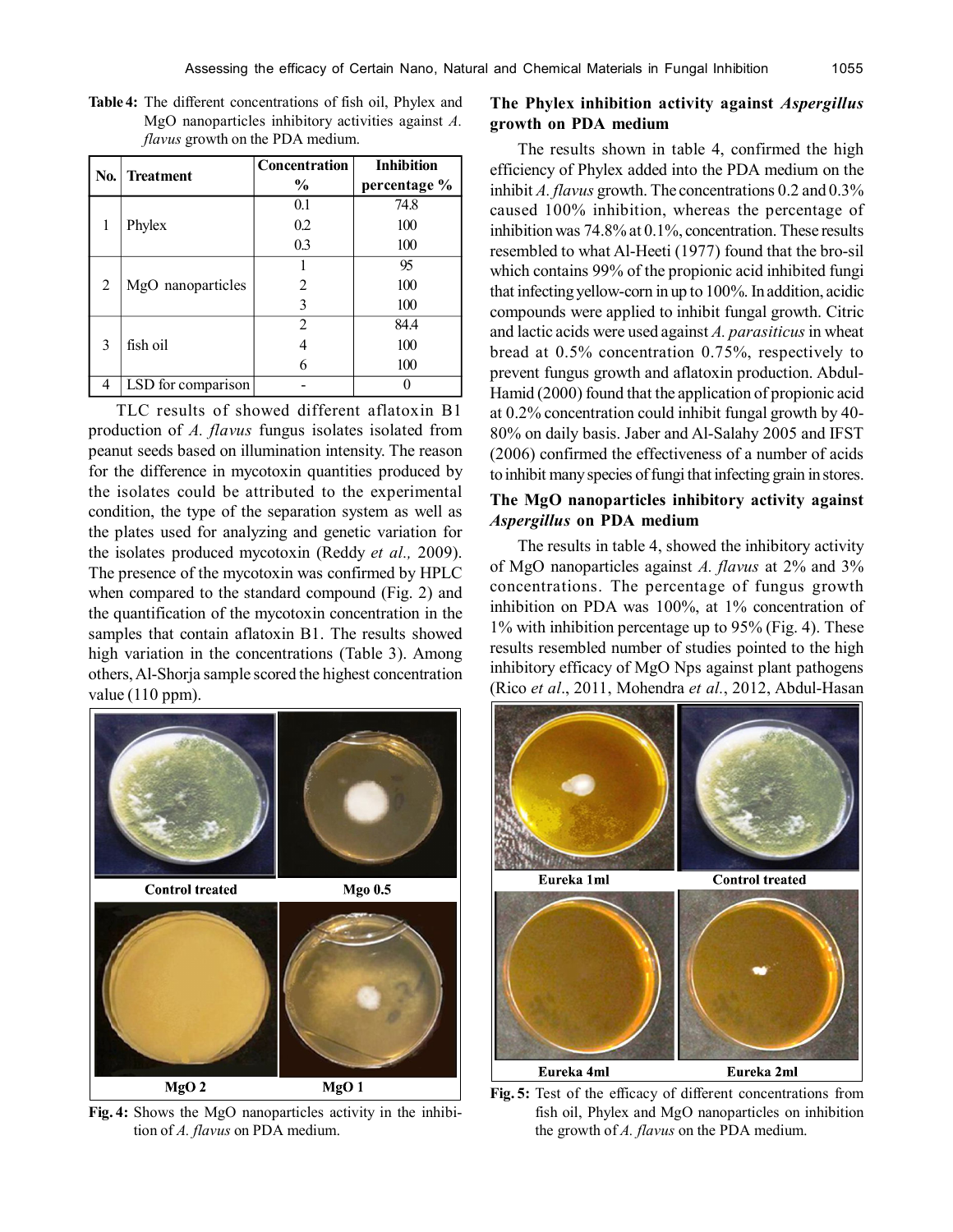and Hussein, 2016). Whereas, Wani (2012) found that the use of MgO nanoparticles inhibited *Fusarium* spp. causing wilt diseases in the plant. Similarly, Al-Qaysi (2415) verified the high efficiency of MgO nanoparticles when scored inhibition percentage up to 100% at 2 and 3% concentration. While, 95.53% inhibition percentage was scored at 1% concentration.

## **Eureka (fish oil) inhibitory activity against** *Aspergillus* **on PDA medium**

The addition of fish oil (Eureka) showed high inhibitory activity against the *A. flavus* growth. The percent of fungal growth inhibition on PDA medium was 100% at 4 and 6% concentrations. While it was 84.4% at 2% concentration of (Fig. 5). Fish oil action is to prevent the absorption of nutrients (*i.e*. phosphate and Sulphur) *Aspergillus* species because this material targets the fungal cell membranes.

## **References**

- Abdolamir-Allameh, Tahereh-Ziglari and Iraj-Rasooli (2011). Phytion hibition of growth and aflatoxin biosynthesis in toxigenic fungi. *Anonymous*., 238-316.
- Abdul-Hasan, F. and H.Z. Hussein (2016). Evaluation of the antifungal effect of nanoparticles (magnesium oxide, silver) and chemical (phylax) on *Fusarium solani* f. sp. *cucurbitae* pathogenic agent of melon. *International J. of Agriculture Innovations and research.,* **5(2):** 2319-2473.
- Alrawi, M.A. and H.Z. Hussein (2017). Molecular identification of fungi *Aspergillus flavus* which producing toxin (AFB1) in Iraq. *Pak. J. Biotechnol.,***14(4):** 673-675.
- AL-Hoshan, M. (2007). Novel Nano array structure formed by template based approach: characterization and electro chemistry. Ph.D. Thesis, Minnesota university.
- Al-Hyati, A.W. (1979). Fungi that correspond to the product of maize storage diagnostic, Resistant. M.Sc. Thesis, Agriculture College, University of Baghdad: 115.
- Al-Qaisi, I.A. (2415). Testing of the efficiency of some nanomaterials (MgO-SiO<sub>2</sub>) in the reduction of aflatoxin B1 in maize stored. Ph.D. Thesis, Agriculture College, University of Baghdad: 165.
- Al-Saadi, Y.A. (2000). Biochemical Evaluation of the Effectiveness of urea in the Treatment of Sunburn and cotton contaminated with Aflatoxin B1. Doctoral thesis. Ph.D. Thesis, Agriculture College, University of Baghdad: 38.
- Al-Sayuki, M.M. (1995). Some relationships between the components of peanut seeds. *Irq. J. Agr. Sci*., **26(2):** 5.
- Andrews, W. (1992). Manual of food quality control microbiological analysis, FAO food and nutrition paper, 1414. Rev. 1, FAO, Rome. **52(1):** 65-70.
- Bruch, D.G.S. and C. Roswell (2001). The role of mycotoxins in pmws fact or fiction. *The pig. J. proceedings.*, **48:** 142-147.
- Cocker, R.D., B.D. Jones, M.J. Nagler, G.A. Gilman, A.J. Walbridg and S. Panigahi (1984). Mycotoxin training manual tropical development and research institute overseas development administration. Clerken well Road. London Eeir 5DB. 127.
- Cortez, J.E., D. Vorobiva, I. Gralheira. L. Osorio, N. Soares, E. Vale, P. Pereira and R. Franco Gomes (2011). Bionanoconjugates of tyrosinase and peptide deriveatised gold Nano particles for bio sensing of phenolic compounds. *J. Nanopart. Res.,* **13:** 1101-1113.
- D'souza, D.H. and R.E. Brackett (2001). Aflatoxin B1 degradation by flavor Bacterium aurantiacum in the presence of reducing conditions and surly and sulfhydryl group inhibitors. *J. Food Prot*., **64:** 268-271.
- Hinds, M.J. (1995). Fatty acid composition of Caribbean grown peanut (*Arachis hypogea* L.) at three maturity stages. Food chem., **53(1):** 7-14.
- Holler, Skoog, Crouch (2007). "Principles of Instrumental Analysis'' 6th Edition, **28:** 819.
- Hussein, H.Z. (2000). Use of urea in resistance to post-gene fungus and toxicity of maize in storage row. Ph.D. Thesis, Agriculture College, University of Baghdad: 77.
- IFST (Institute of food science and Technology Trust Fund) (2006). Institute of food science and Technology Information statement mycotoxins.
- Jabr, K.S. and Q.M.A. Al-Salahi (2005). Estimation of the vital biomass of biomarkers AFA B1 in imported wheat seeds and control of organic acids. *Irq. J. Agr. Sci.*, **36(2):** 127-134.
- Jin. The, Y. (2011). Antibacterial activities of magnecium oxide nanoparticles against food borne pathogen. *Journal of nanoparticle Research.,* **13(12):** 6877-6885.
- Lange, L.E. and S.K. Obendorf (2012). Effect of plasma etching on destructive adsorption properties of polyprolyene fibers environmental contamination and toxicology., **62(2):** 185-194.
- Lie, S.G., S.V. Hoa and M.T. Ton-That (2006). Effect of clay Types on the processing properties of polypropylene Nano composites. *Composites science and Technology*., **66:** 1274-1279.
- Official Methods of Analysis (2005). 18th Ed., Ch. 49,W. Horwitz (Ed.), AOAC international, Gaithersburg, MD.
- Phillips, T. D., B.A. Clement and D.L. Park (1994). Approaches to reduction of aflatoxins in foods and feeds: The toxicology of aflatoxin human health, veterinary and agricultural significance. Academic press. New York. 383-406.
- Reddy, K.R.N., C.S. Reddy, P.N. Kumar and K. Muralidharan (2009). Genetic variability of aflatoxin B1 producing *Aspergillus flavus* strains isolated from discolored rice grains. *World Sournal microbial. Biotechnol*., **25:** 33-39.
- Rico, C.M., S. Majumdar, M. Duarte-Gardea, J.R. Peralta-Videa and J.L. Gardea-Torresdey (2011). Interaction of nanoparticles with edible plants and their possible implication in the food chain. *J. Agric. Food chem.,* **59(6):** 3485-3498.